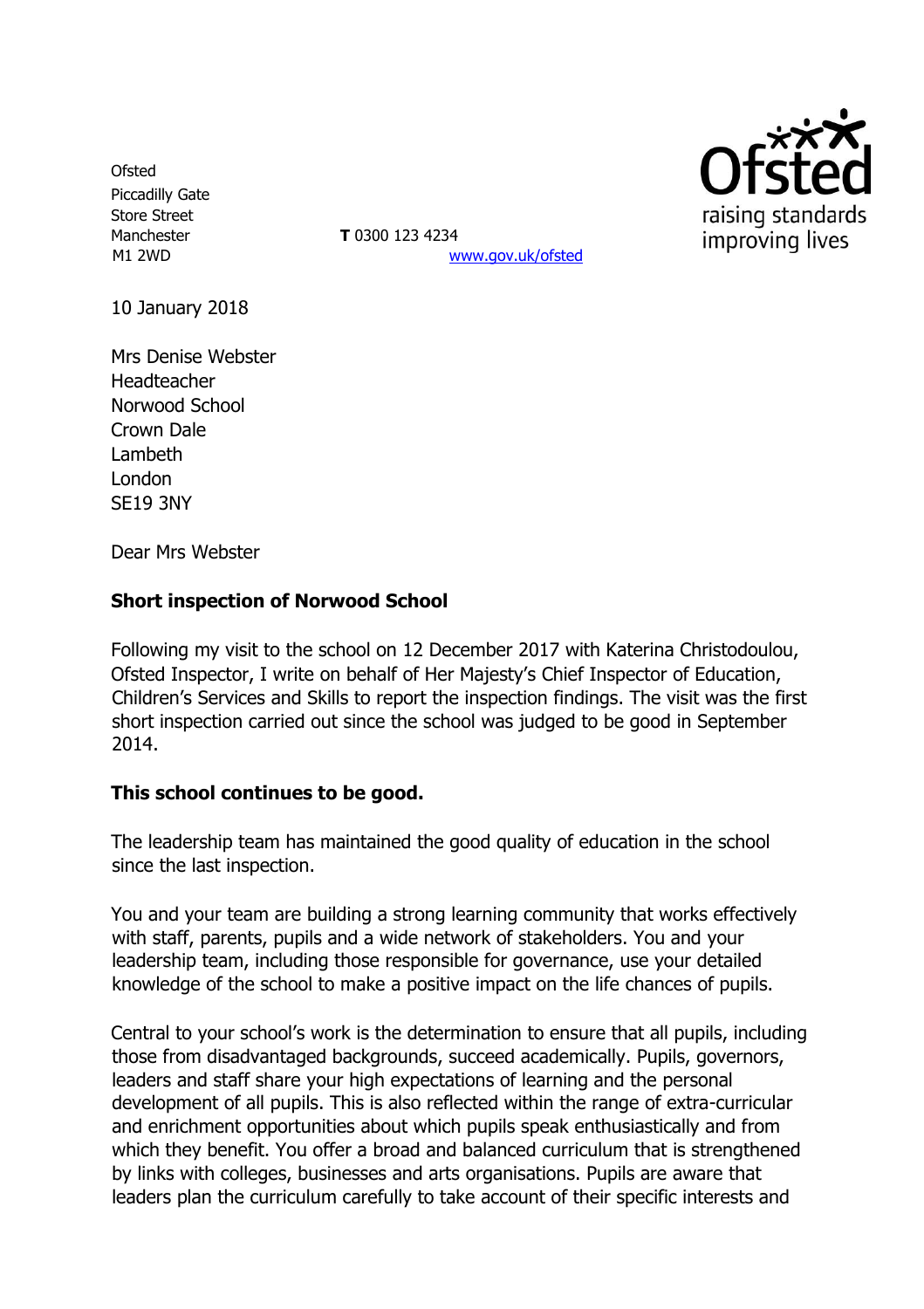needs. Pupils speak confidently about their school and talk with a sense of pride. Others agreed when one pupil said: 'I just wish others knew how good this school is.'



You and your leadership team have continued to develop how staff use the information they gather about pupils' strengths and weaknesses across the school. This has ensured that the quality of teaching improves and standards rise. Leaders check the impact of teaching and assessment well. They work with staff to help them use all assessment information effectively. This has allowed leaders to prioritise learning at a higher standard and at greater depth for all pupils, including the most able. This is an area that continues to be priority. Leaders are aware that higher prior attainers need to increase their rates of progress, especially by the end of key stages 4 and 5.

Since the last inspection, attendance has improved. Your team explained the actions it has taken to ensure that attendance remains high. You and your team have worked hard to ensure that pupils and parents understand the impact of low attendance on progress.

Throughout the school, it was evident that pupils behave respectfully and conduct themselves well. You and your team have worked hard to ensure that all staff and pupils take personal responsibility for improving pupils' behaviour, in accordance with the school's behaviour policy. Pupils like the emphasis you have placed on rewards and the focus that is placed on pupils 'doing the right thing'. As a result, in most lessons, pupils work in a calm and purposeful learning environment.

### **Safeguarding is effective.**

Leaders and governors focus on ensuring that pupils' well-being and safety are paramount. This is reflected in the thorough safeguarding arrangements and detailed recruitment checks, which are fit for purpose. Leaders have built a strong and vigilant safeguarding culture through comprehensive safeguarding training.

Staff act promptly when dealing with safeguarding issues, and draw on external support in a timely manner. Leaders ensure that all pupils learn well and make progress. This is possible because of the effective use of assessment information by a range of teams across the school who make links between attendance, absence, safeguarding concerns and pupils' progress.

Pupils were able to speak about the range of information that is shared with them about how to keep safe in the local area and further afield. Pupils understand and know how to keep safe. They learn about this in tutor time, personal, social, health and economic (PSHE) education, and in assemblies. Pupils are confident that they feel safe at school and know how to keep safe, including when online. Pupils speak about the wealth of support that staff, including members of the pastoral team, offer them. Pupils say that they know whom to go to if they have a concern, and are confident that their concerns will be dealt with promptly and sensitively. In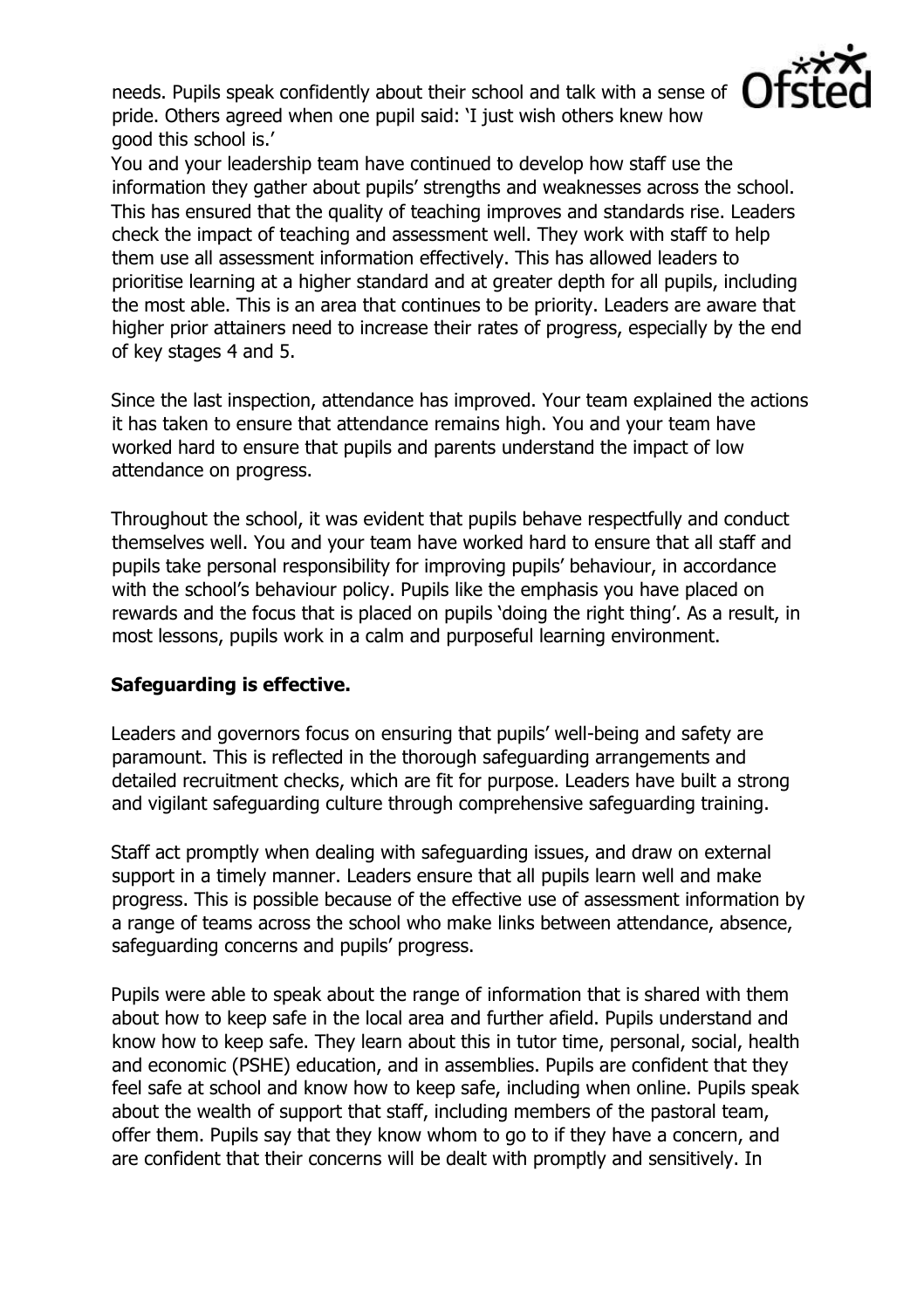addition, a high proportion of parents who completed Ofsted's online questionnaire, Parent View, agree that their child is safe at school and that bullying is rare.



## **Inspection findings**

- We agreed to focus on how effectively leaders have ensured that pupils, including the most able, are challenged and how effectively assessment information is used. You and your team have worked hard to ensure that in 2017, at the end of key stage 4, pupils made better progress than pupils nationally. This is an improvement on previous years and since the last inspection. During the inspection, it was evident that leaders have improved the ways in which assessment information is used so that teaching meets pupils' needs. This includes students in the sixth form.
- Teachers across a range of subjects are making more consistent use of assessment information to plan and shape learning. For example, pupils in science lessons are set tasks that build on prior learning and offer stretch. Leaders now place greater emphasis on checking pupils' progress in mathematics so that they attain higher standards.
- Evidence in pupils' books and from what pupils said about what they learn shows that pupils, including the most able, experience work that presents them with greater challenge. For example, pupils were able to describe some of the more demanding tasks they are set in a wide range of subjects. In addition, work in pupils' books reflects that teachers have addressed areas of concern from the last inspection, and that expectations of what pupils can achieve has increased across the board. Leaders and governors are still, rightly, prioritising the progress and attainment of the most able pupils. However, it is already evident that, across most subject areas, 2017 provisional outcomes were higher than in previous years for all pupils, although progress in mathematics remains a key issue for the school.
- **Pupils respond well to the higher expectations that teachers have of their work.** When talking about their learning, pupils were very aware of the higher standards expected of them and of the support they are given to reach or exceed their targets. Through skilful questioning, pupils get opportunities to deepen and consolidate their learning and, thus, achieve at greater depth.
- To identify the impact of special educational needs (SEN) provision, we agreed to gather evidence related to these pupils, including those who have an education, health and care plan. Recent data outcomes and current school information indicate that pupils who have SEN and/or disabilities achieve well. This is, in part, due to the effective use of assessment information to plan pupils' learning. We found that provision for these pupils has an impact in a range of subjects across the school. It is clear that current provision meets pupils' academic, social and emotional needs.
- Another area of focus during the inspection was the sixth form. Since the last inspection, standards have been variable with differences in achievement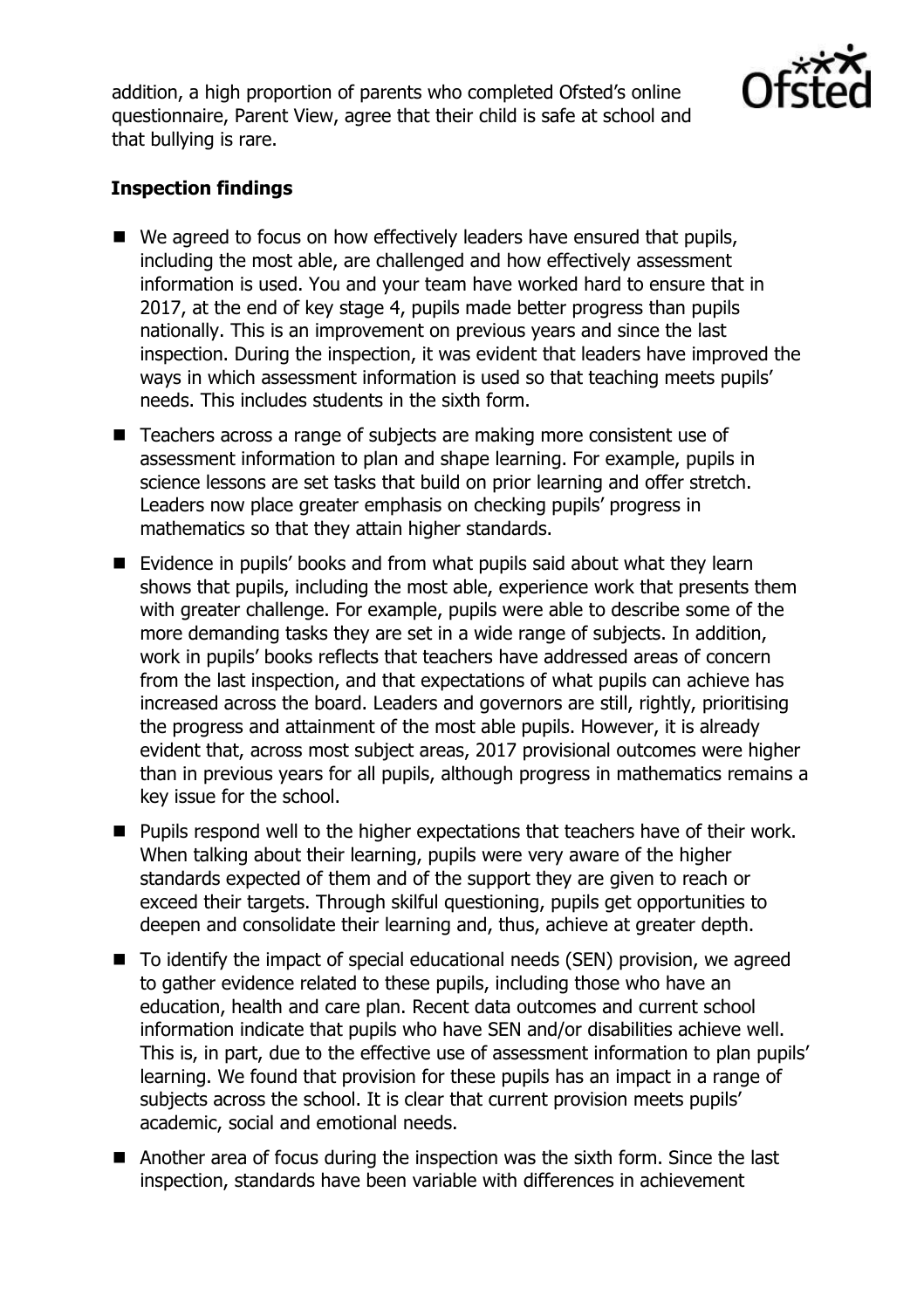between different courses, as well as variation in the rates of retention. From discussions with leaders and students, it is clear that



you and your leaders have made changes to provision that ensure that students make good progress and attain higher standards. There is no longer any significant difference between the progress and attainment of boys and girls across different courses. However, although more students now gain higher grades and move on to Russell Group universities, leaders are not complacent. They are focusing on the curriculum in key stage 4 to ensure that there are clear pathways for pupils to progress into

the sixth form. Where this is not possible for some pupils, leaders are ensuring that pupils are aware of all their post-16 choices beyond the school.

■ Our final area of focus was on attendance. We found that, since the last inspection, rates of attendance have continued to improve. This is having a positive impact on pupils' progress and behaviour across the school. Where there are concerns about persistent absence, leaders act swiftly and put in place the required support. Leaders speak knowledgably about patterns of absence that relate to a small minority of pupils, and use this information well to ensure that attendance remains high. In lessons, it was evident that pupils are keen to attend school and have been helped to understand that poor attendance can have a negative impact on their progress. This has had a positive effect on pupils' engagement during lessons. Pupils make a positive contribution to the calm and purposeful environment around the school.

# **Next steps for the school**

Leaders and those responsible for governance should ensure that:

- $\blacksquare$  they continue to ensure that most-able pupils make rapid progress and attain higher grades, especially in mathematics
- $\blacksquare$  the sixth-form curriculum allows more key stage 4 pupils to continue courses in the sixth form and make good progress as they move to the next stage of education.

I am copying this letter to the chair of the governing body, the regional schools commissioner and the director of children services for Lambeth. This letter will be published on the Ofsted website.

Yours sincerely

Jennese Alozie **Ofsted Inspector**